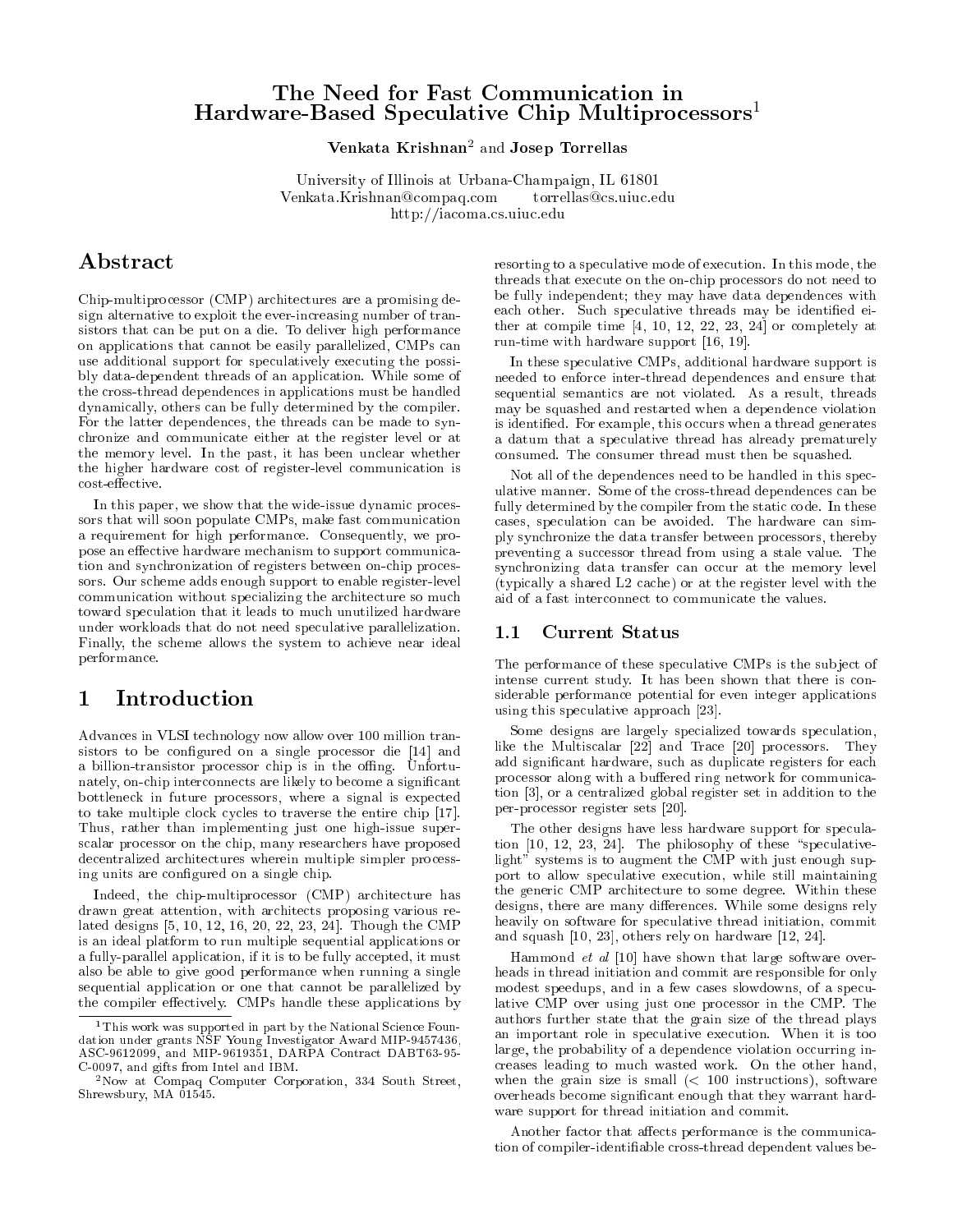tween processors. Currently, an important difference between speculative CMP architectures is whether they support fast communication  $[12, 16, 20, 22]$  or not  $[10, 23]$ . It is possible that register-allo
ating frequently-shared variables along with adding extra hardware for communicating the values quickly may prove beneficial. Without such hardware support, a speculative pro
essor has to perform additional load and store operations to use the memory system to communicate values.

A study of the performan
e impa
t of ommuni
ation latency in speculative CMPs [23] argues that a fast communiation s
heme may not be required and that ommuni
ation through the memory subsystem is sufficient. However, such a study was performed assuming CMPs made of static singleissue pro
essors. In addition, it assumed threads of large grain size, where the instru
tions were aggressively hand-s
heduled to minimize the waiting time for the onsumer thread.

However, future speculative CMPs are likely to be populated with wide-issue dynamic superscalars. In these systems, a faster mode of ommuni
ation, possibly at the register level, may be required. Moreover, in the absen
e of the aggressive instruction scheduling techniques assumed in [23], CMPs must be able to exploit ner-grain parallelism better if they are to match the performance of a conventional superscalar using the same die area  $[10]$ .

### 1.2 Our Contribution

Our ontribution is to study the impa
t of inter-pro
essor ommuni
ation laten
ies in spe
ulative CMPs with wide-issue dynamic superscalars. Our design point is a "speculativelight" CMP (in the sense discussed above), but one in which thread initiation, ommit and squash are done with low overhead in hardware to allow better exploitation of threads with small grain size. Furthermore, our applications are sequential executable files, from which we automatically extract threads without recompiling the source.

We show that wide-issue dynamic superscalars make fast ommuni
ation a requirement for high performan
e. Consequently, we propose a hardware me
hanism to support ommuni
ation and syn
hronization of registers between on hip pro
essors. The s
heme adds enough support to enable register-level ommuni
ation without spe
ializing the CMP architecture so much towards a speculative mode of execution that it leads to mu
h unutilized hardware under fully-parallel, ompiler-analyzable appli
ations or multiprogrammed loads of sequential programs. Finally, the s
heme allows the system to a
hieve near ideal performan
e.

This paper is organized as follows: Se
tion 2 motivates the problem; Section 3 describes the basic support for speculation; Section 4 describes the evaluation environment used; Section 5 looks at the impact of communication latency; and Section 6 des
ribes and evaluates our hardware support for register-level ommuni
ation.

#### $\overline{2}$ **Motivation**

Proposed CMP architectures include hardware support to enforce data dependences, enabling consumer threads to acquire the appropriate value from the produ
er thread. In addition, these architectures also include hardware to detect dependence violations when they occur, so that threads can be squashed and restarted. Dependence enforcement and violation detection can be done with centralized schemes like the ARB [7] or with distributed schemes that use a modified cache-coherence protocol among the processors in the  $\text{CMP}$  [8, 10, 12, 23].

Frequently, however, the variable causing the dependence

is known to the ompiler. This is illustrated in Figure 1, which shows one of the most frequently executed loops from SPEC95's *li* application. Each iteration of the loop reads variable  $prev$  and may later update it. In that case, we can use more advan
ed me
hanisms than the ones des
ribed above. Specifically, depending on the hardware support available, two alternatives are possible.

while (TRUE) {  $if (prev == NIL)$ (1) return; if the contract of the left  $\mathcal{L}_1$  and  $\mathcal{L}_2$  and  $\mathcal{L}_3$  and  $\mathcal{L}_4$  and  $\mathcal{L}_5$  and  $\mathcal{L}_6$  and  $\mathcal{L}_7$  and  $\mathcal{L}_8$  and  $\mathcal{L}_7$  and  $\mathcal{L}_8$  and  $\mathcal{L}_7$  and  $\mathcal{L}_8$  and  $\mathcal{L}_7$  and  $\mathcal{L}_8$  a  $(2)$  $prev\rightarrow$ n\_flags  $k$ = ~LEFT;  $\sim$ tmp <sup>=</sup> ar(prev) rpla
a(prev,this); rplacd(prev,tmp); break; } else {  $prev = car(tmp);$ (3) rpla
a(tmp,this); this <sup>=</sup> tmp; } } else { ...<br>prev = cdr(tmp); (4) rpla
d(tmp,this); this <sup>=</sup> tmp; } $\overline{1}$ .

Figure 1: Code segment from li.

One approach is for the compiler to insert a synchronization step between the produ
er and the onsumer threads through the memory hierarchy. This approach requires an efficient syn
hronization me
hanism, like a hardware-based full-empty bit mechanism [21]. For example, given an iteration, we know that it will not update prev any more when it is about to execute any of the statements  $(1), (2), (3),$  or  $(4)$  in the figure. At any of these points, an iteration an syn
hronize with the next thread through, for example, a shared  $L2$  cache. If, in addition, the produ
er has just updated prev, the new value an be forwarded to the L2 a
he in the same syn
hronization step.

The second approach is to provide much faster interprocessor communication. Specifically, we can registerallocate  $prev$  and use an on-chip network  $[5, 12, 20, 22]$  to ommuni
ate its value between pro
essors. This approa
h allows very fast ommuni
ation.

In a CMP with wide-issue dynamic superscalar processors, performing syn
hronization through memory is slow. Consider, for example, a CMP with four 4-issue processors where the L<sub>2</sub> cache has advanced hardware support for full-empty bit syn
hronization. The minimum time that it takes to transfer a datum between two threads is a round-trip access to the L2 cache. This may easily be 6 cycles, even for on-chip caches. Each thread can execute many instructions in this time.

If, instead, a fast interconnect is used to communicate these values, the latencies can be made much smaller. Depending on the distance between the two threads on the chip, the latency may vary. If we assume a  $0.18 \mu m$  technology, the entire die can be covered in 2 clock cycles, while for  $0.13 \mu m$  technology, this will increase to 4 cycles  $[17]$ .

It could be argued that CMPs could be based on single-issue pro
essors, thereby allowing more pro
essors to be ongured onhip. In that ase, the inter-pro
essor ommuni
ation latency is not as crucial. However, exploiting both thread- and instruction-level parallelism is critical for the performance of multithreaded applications [15]. Thus CMPs are likely to be based on wide-issue dynamic superscalar processors.

Note that a fast inter
onne
tion may be used to ommuni ate values without supporting register-level ommuni
ation.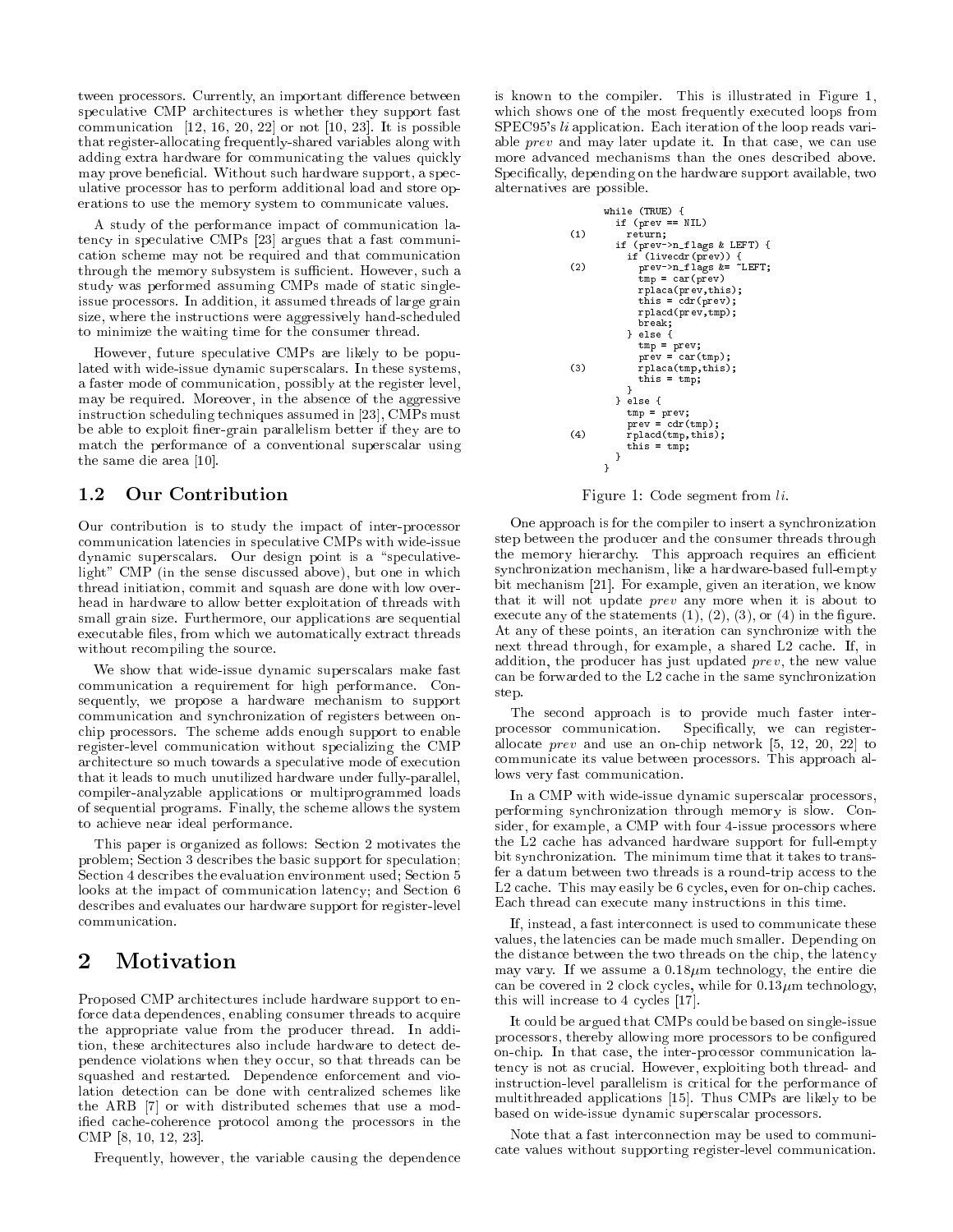An example is the Superthreaded architecture [24]. Here, an on-chip memory buffer holds the dependent values from/to which a processor loads/stores the value. Fast communication of these values between processors is facilitated using a ring network.

Supporting register-level ommuni
ation, however, has the advantage that fewer instructions need to be executed. Memory-level communication needs instructions to explicitly store and load the ommuni
ated values to and from memory. In addition, unless spe
ial hardware support is provided, it also needs instru
tions to syn
hronize the two ommuni
ating threads. In the example of Figure 1,  $prev$  must be explicitly stored to memory right before points (3) and (4). In addition, extra instru
tions for syn
hronization may need to be added at points  $(1)$   $(4)$ . All these instructions may degrade performance [10].

#### 3 3 Support for Spe
ulation

To run an application on a speculative CMP architecture, we first need to identify threads. This may be achieved in software by performing a compilation step  $[4, 10, 22, 23, 24]$  or in hardware by using special hardware support that identifies threads at run-time  $[16, 19]$ . We use a software approach. However, we perform the ompilation step on the sequential executable file. As a result, we do not need to recompile the program and can operate on legacy codes.

We have developed a binary annotator that identifies units of work for ea
h thread and the register-level dependen
es between these threads. Currently, we limit the threads to inner loop iterations. In our analysis, we mark the entry and exit points of ea
h loop. During the ourse of exe
ution, when a loop entry point is reached, multiple threads are spawned to begin execution of successive iterations speculatively. However, we follow sequential semantics for thread completion. ever, we follow sequential semanti
s for thread ompletion. The binary annotator is dis
ussed in Appendix A.

Unlike register dependen
es, memory dependen
es annot be easily identied from the binary. Therefore, we assign the full responsibility of detecting memory dependences to the hardware. We designed a modified cache-coherence protocol to enfor
e data dependen
es as well as to dete
t their violation in a distributed manner  $[12]$ . When a data dependence violation occurs — for example when a thread generates a datum that a speculative successor thread has already prematurely onsumed | threads are squashed and then restarted. We squash the thread that violated the dependen
e and all its successors. Overall, our cache coherence protocol is similar to others  $[8, 10, 23]$ . We do not detail it here because it plays no role in evaluating the importan
e of ommuni
ation laten
y for ompiler-identiable dependen
e values. Finally, threads an also be squashed for ontrol dependen
e violations. Specifically, as soon as we identify the last iteration of the loop, any iterations that were spe
ulatively spawned after it are squashed.

# 4 Evaluation Environment

# 4.1 Ar
hite
tures Modeled

We model CMPs with 4 processors, where the processors can be 1, 2, or 4-issue dynamic superscalars. The superscalar  $\frac{1}{18}$ . This core is modeled on the lines of the MIPS R10000 [18]. This ore has a large fully-asso
iative instru
tion window along with integer and floating-point registers for renaming. Some of its hara
teristi
s are shown in Table 1. A 2K-entry dire
tmapped 2-level branch prediction table allows multiple branch predi
tions to be performed even when there are pending unresolved branches. All instructions take 1 cycle to complete. The only ex
eptions are multiply and divide operations. Integer multiplies and divides take 2 and 8 cycles respectively. Floating-point multiplies take 2 cycles, while floating-point divides take 4 cycles for single precision and 7 cycles for double precision.

| Issue<br>Width | Number of<br>Funct. Units<br>$(int/Id - st/fp)$ | Entries in<br>Instruction<br>Window | Number of<br>Renaming Regs.<br>(int/fp) |
|----------------|-------------------------------------------------|-------------------------------------|-----------------------------------------|
|                |                                                 | 16<br>32                            | 16/16<br>32/32<br>64/64                 |

s of the dynamics of the dynamics of the dynamics of the dynamics. ore.

We model the memory subsystem in detail. Caches are non blo
king and support full load bypassing. We assume a perfe
t I-cache for all our experiments and model only the D-cache hierarchy. The 4-, 2-, and 1-issue processors can have up to 32, 16, and 8 outstanding memory accesses respectively, of which 16, 8, and 4 an be loads respe
tively. Ea
h pro
essor in the CMP has a relatively small private L1 cache of 16 Kbytes. All processors share a larger on-chip L2 cache. The characteristics of the memory hierar
hy are shown in Table 2.

| Parameter                                                                                                                                                       | /alue                                           |
|-----------------------------------------------------------------------------------------------------------------------------------------------------------------|-------------------------------------------------|
| [L1 / L2] Cache Size (Kbytes)<br>$[L1 / L2]$ Cache Line Size (Bytes)<br>[L1 / L2] Cache Associativity<br>L1 Banks<br>L1 Latency (Cycles)<br>L2 Latency (Cycles) | 16x4<br>′ 1024<br> 32 /<br>64<br>-4<br>Variable |
| Memory Latency (Cycles)                                                                                                                                         | 96                                              |

Table 2: Chara
teristi
s of the CMP memory hierar
hy. All laten
ies orrespond to a ontention-free round trip from the pro
essor.

# 4.2 Simulation Approa
h

We evaluate the architectures using an execution-driven simulation environment [11]. Our environment includes MINT as a front-end [25]. The environment captures both application and library ode and generates events by instrumenting binaries. The ba
k-end simulator is very detailed and performs a cycle-accurate simulation of the different CMP architectures.

As applications, we use highly-optimized sequential binaries generated by the MIPS ompiler. The appli
ations in clude four programs from the SPEC95 suite ( $\hat{hyd}$ ro2d, wave5,  $li$ , and *ijpeg*), two programs from the MediaBench suite [13] (*adpcm* and *epic*), and two programs from the Perfect Club suite  $[1]$  (trfd and ocean). Table 3 lists the applications. We use the train set as input for the SPEC95 appli
ations and the default input for the rest of the appli
ations. We hose these applications because they are good candidates for speculative execution. The integer applications have many cross-iteration dependences. The floating-point applications, except for hydro2d, cannot be parallelized effectively even with advanced  $parallelizing compiler techniques [2, 9].$ 

Table 3 gives additional loop-level details for each application. The data is collected while executing the applications in sequential mode. The third olumn (A) gives the total number of loops that are identied and annotated by our binary annotation pass. These are the inner loops of the ode. The fourth olumn gives the per
entage of time that is spent in these loops relative to overall execution time. From the per
entage of time spent in these loops, we see that the four pro
essors in the CMP will be a
tive over 94% of the serial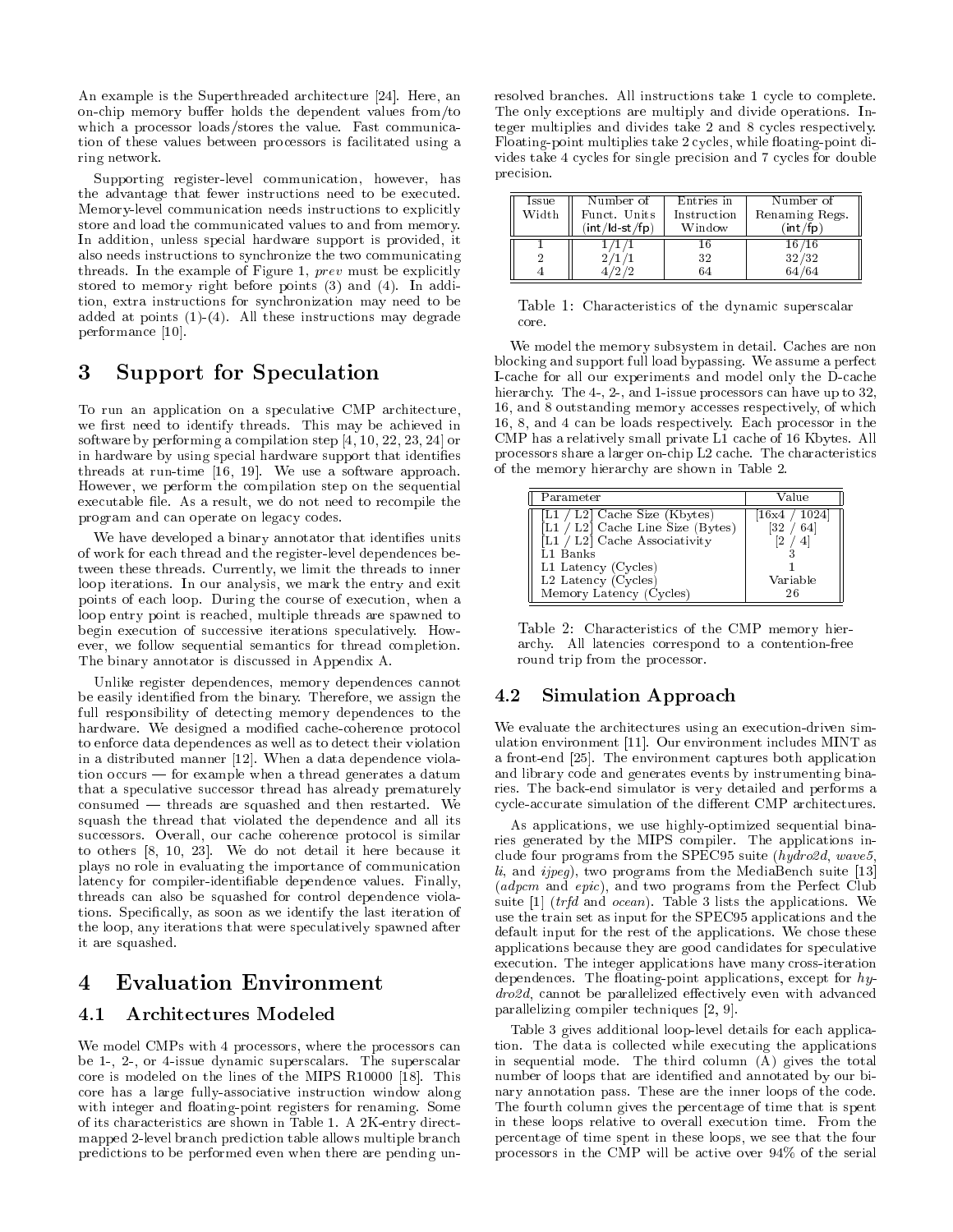| Application          | Integ.<br>or     | Number<br>of Inner | Percent.<br>of Serial | Number of Loops $w/$<br>Compiler-Identifiable | Percent.<br>of Serial | Weighted<br>Iteration | Weighted<br>Number of |
|----------------------|------------------|--------------------|-----------------------|-----------------------------------------------|-----------------------|-----------------------|-----------------------|
|                      | Float.           | Loops              | Time                  | Cross-Iteration                               | Time                  | Grain Size            | Cross-Iteration       |
|                      |                  | $\bf{A}$           | in $(A)$              | Dependences(B)                                | in $(B)$              | [Instructor.]         | Dependences           |
| $hyd\overline{ro2d}$ | Float            | 128                | 100                   | 23                                            | 34                    | 46                    | 1.53                  |
| wave5                | Float            | 86                 | 86                    | 25                                            | 53                    | 50                    | 1.50                  |
| ocean                | Float            | 58                 | 98                    | 16                                            | 69                    | 31                    | 1.91                  |
| trfd                 | Float            | 20                 | 65                    | 13                                            | 64                    | 35                    | 3.37                  |
| li.                  | Integ            | 18                 | 50                    |                                               | 27                    | 31                    | 2.98                  |
| ijpeg                | Integ            | 112                | 79                    | 43                                            | 26                    | 70                    | 2.46                  |
| adpcm                | Integ            |                    | 100                   |                                               | 100                   |                       | 6.00                  |
| epic                 | $\ln \text{teg}$ | 25                 | 94                    | 12                                            | 35                    | 53                    | 1.50                  |
| Harmonic Mean        |                  |                    | 80                    |                                               | 42                    | 44                    | 2.15                  |

Table 3: Loop-level prole of the appli
ations used.

time in four applications, namely hydro2d, ocean, adpcm, and epic. They will be active over  $79\%$  of the serial time in wave 5 and *ijpeg*. For  $li$  and  $trfd$ , there is a large portion of the code that is run serially on one pro
essor. On average, for all the applications, we are able to perform speculative parallelization on over 80% of the serial execution time using our binary analysis.

The fifth column in the table shows how many of the annotated loops have ompiler-identiable ross-iteration dependen
es. For this ategory, we ignored dependen
es aused by indu
tion variables. It must be mentioned that, even though  $hydro2d$  can be fully parallelized by Polaris [2] or SUIF [9], the optimized sequential binary generated by the MIPS ompiler introdu
es some dependen
es by assigning to registers those memory locations that are repeatedly loaded in successive iterations. This strategy avoids redundant loads to be issued to the L1 cache, although it forces artificial cross-iteration dependences to appear. This effect occurs to a certain extent in the other floating-point applications, even though these other appli
ations also have true dependen
es. The sixth olumn gives the per
entage of serial time that is spent in these loops with identifiable dependences. It is this part of the execution time that can be affected by using a fast inter-processor ommuni
ation s
heme as dis
ussed before.

Finally, the last two olumns give the iteration grain size and the number of cross-iteration dependences on a weighted basis. Rather than giving a simple average value of all the relevant loops, we give a weighted average: we assign a weight to each relevant loop based on the fraction of serial time spent in that loop. Hen
e a loop that dominates the exe
ution time will tend to ontribute more to the grain size and number of cross-iteration dependences. The fine grain sizes shown in the table highlight the need to use a hardware-based approa
h to thread initiation and termination as opposed to a softwarebased one. Furthermore, the last column tells us that, most based one. Furthermore, the last  $\mathbb{R}^n$  that, most that, most that, most that, most that, most that, most t often, an iteration only needs to ommuni
ate a ouple of variables to successor iterations.

#### 4.3 **Statistics Collection**

We gather detailed statistics on an issue-slot basis. For each pro
essor in the CMP, we s
an the entire instru
tion window every cycle and record the type of hazard faced by each instruction that is unable to issue. At the end of the program, the total wasted slots are divided proportionally among the different types of hazards recorded. The different types of hazards that we onsider are: waiting on a datum transferred from a predecessor thread  $(sync)$ , data dependences  $(data)$ , waiting on a memory access  $(memory)$ , waiting due to a serial section (*serial*), and instructions squashed on branch mispredictions or when a thread is squashed (squashed). There is also an *other* category, which includes slots wasted due to stru
tural hazards, ontrol hazards (restarting the pipeline after a branch misprediction), and due to lack of renaming

#### registers. Finally, the issued instruction slots are grouped under *issued*.

### Impact of Communication La- $\mathbf{5}$ tency in a Speculative CMP

To evaluate the performan
e impa
t of memory-level ommunication, we simulate CMPs where all the cross-thread dependences that could use register communication are communicated through the L2 cache. The threads are synchronized using a full-empty bit mechanism [21]. We assume special storage beside the shared L2 cache where the synchronization variables are kept. For our experiments, we do not onsider indu
tion variables, nor do we model the extra instru
tions that are needed to evaluate those variables independently in each processor of the CMP. We consider three types of CMPs that differ in the issue width of their four processors:  $1, 2$ , and 4-issue (Section 4.1). We neglect any port contention to access the communicated variables in the L2 cache. We consider three environments by varying the latency of the L2 cache. In these environments, the one-way trip latency from the processor to the  $L2$  cache is 5, 3, and 0 cycles respectively. In the latter environment, called *Ideal*, there is no communication laten
y: any produ
er update is visible to the onsumer instantaneously. instantaneously.

Figure 2 shows the execution time of the eight applications on a CMP with four 1-issue dynamic processors. The execution time is divided into the different categories described in Section 4.3. For each application, the bars are normalized to the Ideal environment. The IPC for each application and L2 cache latency is given at the top of the figure.

From the figure, we can see that the added L2 cache latency translates directly into a large synchronization time, thereby resulting in an increased execution time. Note that, in our setup, a processor in the CMP does not block if the access to the full-empty bit does not immediately succeed. Instead, the access remains outstanding and the processor can continue issuing instructions not dependent on that access. In the figure, the *sync* time in Ideal shows the time when the consumer arrives at the syn
hronization point before the produ
er. Applications such as  $wave5$ , ocean and trfd have little or no sync time in Ideal. This denotes that the value is always available to the consumer. However, with an increase in communication latency, sync time becomes significant enough to cause a performan
e degradation of 19% to 35%.

Adpcm belongs to the other extreme case, where even Ideal has sync time. Though this application has practically no serial sections and fully exploits the speculative mode, the performance is severely affected by the presence of several ross-iteration dependen
es. This invariably results in many instru
tions being unable to issue, eventually leading up to an execution stall. An increase in the communication latency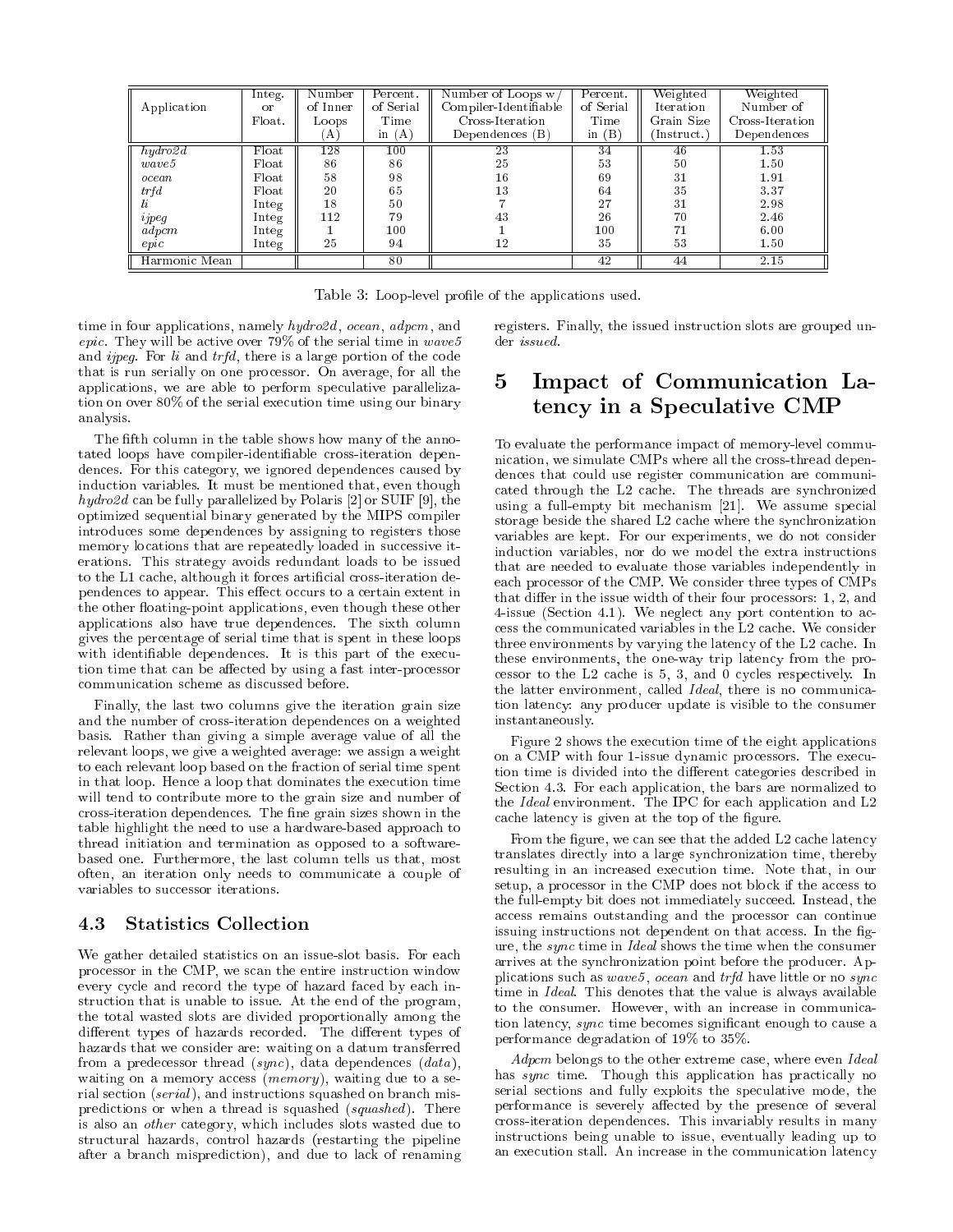

Figure 2: Impa
t of the L2 a
he laten
y on the exe
ution time and IPC for a CMP based on four 1-issue dynami pro
essors.



Figure 3: Impa
t of the L2 a
he laten
y on the exe
ution time and IPC for a CMP based on four 2-issue dynami supers
alar pro
essors.

only exa
erbates the problems, resulting in a 50% slowdown relative to *Ideal*. The remaining applications also perform poorly as ommuni
ation laten
y in
reases. Overall, we observe performance losses of  $6-31\%$  with a 3-cycle L2 cache access latency and 8-52% with a 5-cycle latency.

Since CMPs will likely be built out of superscalar processors, Figures 3 and 4 show the results of the previous experiments for CMPs with 2- and 4-issue dynamic superscalars respe
tively. Comparing this data to that in Figure 2, we see that, for nearly all applications, the performance differen
e between Ideal and the rest has widened. For example, while for the 1-issue processors the average difference in performance between *Ideal* and 5-cycles is 23%, the difference jumps to  $34\%$  for the 2-issue processors (Figure 3) and, finally, to 45% for the 4-issue pro
essors (Figure 4). These results show that there is a need for a fast ommuni
ation mechanism for these variables in speculative CMPs, and that it be
omes more important when higher-issue pro
essors are used as building blo
ks.

# 6 Hardware Support for Register-Level Communication

The fast communication needed in speculative CMPs may or The fast ommuni
ation needed in spe
ulative CMPs may or may not support register-level ommuni
ation. However, as mentioned in Section 2, supporting register-level transfers has added benefits. Consequently, we propose to support flexible inter-thread register communication by augmenting a conventional scoreboard to what we call a *Synchronizing Scoreboard* (SS).

For our hardware to work, each thread maintains its status

in the form of a bit mask (called  $ThreadMask$ ) in a special register. The status of a thread can be any of the four values shown in Table 4. Inside a loop, the non-speculative thread executes the current iteration. Speculative successors 1, 2, and 3 execute the successor iterations, which we call the first, second, and third speculative iteration respectively. As threads complete, the non-speculative *ThreadMask* will move from one thread to its immediate successor. In the following, we des
ribe the SS, assess its omplexity, and evaluate its performan
e.

| Thread Status           | ThreadMask |
|-------------------------|------------|
| Non-Speculative         | 0001       |
| Speculative Successor 1 | 0011       |
| Speculative Successor 2 | 0111       |
| Speculative Successor 3 | 1111       |

#### $6.1\,$ The Synchronizing Scoreboard (SS)

We propose a fully-decentralized structure, where each processor has its own SS. The SS is a s
oreboard augmented with additional bits. It is used by a thread to syn
hronize and ommuni
ate register values with other threads. The SSs in the different processors are connected with a broadcast bus, on whi
h register values are transferred. This bus, whi
h we all the SS Bus, has a limited bandwidth of 1 register per cycle and one read and one write port to the register file of each processor. For a 4-processor CMP, a value written by a processor onto the bus takes between 1 to 3 cycles without ontention to get to the destination pro
essor, depending on the physi
al distan
e between the produ
er and the re
eiver processors. The latency assumes a  $0.13 \mu m$  chip technology,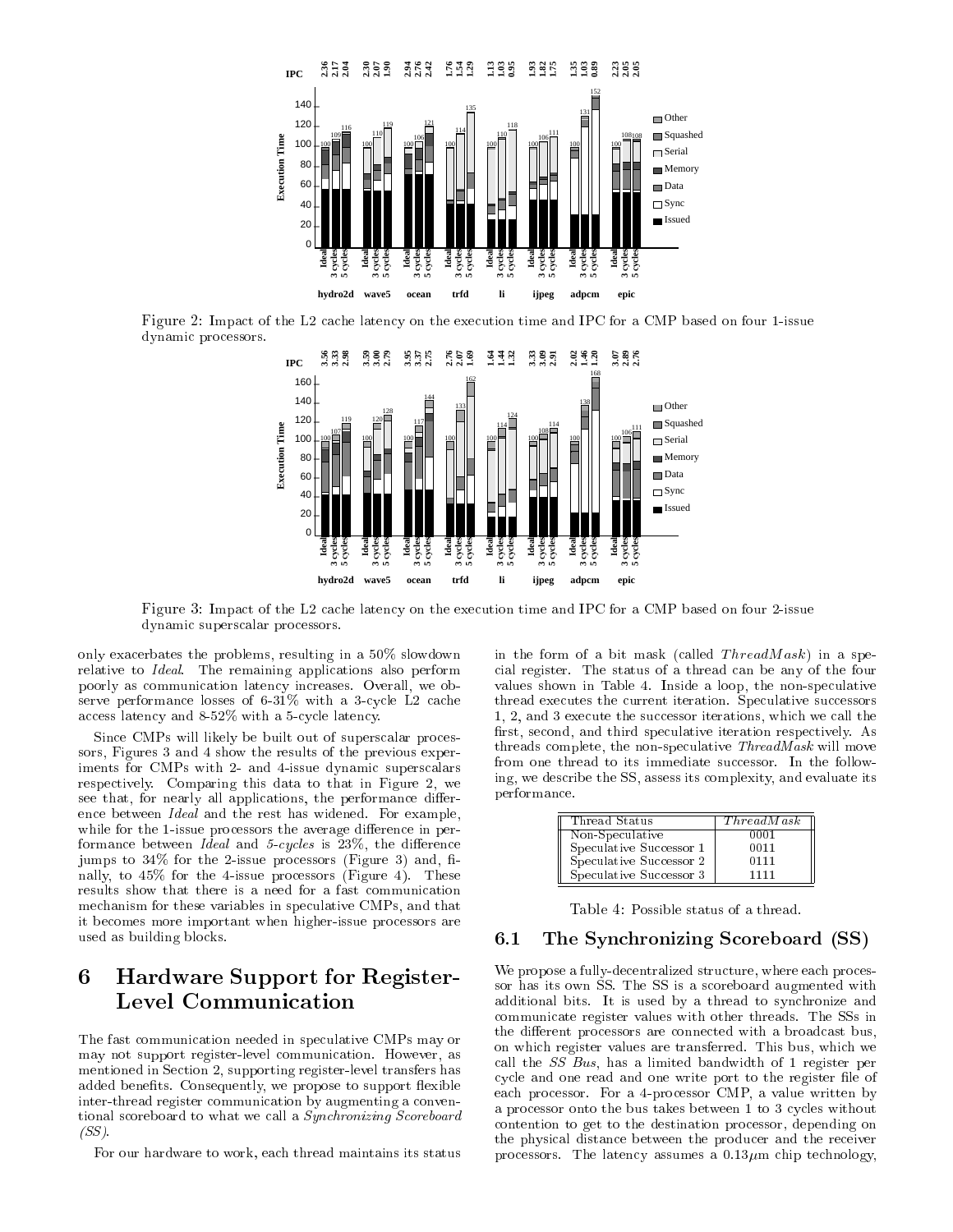

the latenth control of the latence of the latenth control time and it can be a complete on the control of the dynami supers
alar pro
essors.

where a signal takes up to 4 clock cycles to traverse the entire die [17]. After each cycle, the values are latched before being driven to the next stage in the following cycle. Thus, arbitration for the bus is performed one stage at a time. Depending on the dire
tion of the message, the value is stored in one of two dire
tional lat
hes at ea
h stage. A pro
essor annot write a new value onto the bus when a value is pending in its orresponding staging lat
hes. The overall hardware setup is shown in Figure 5.



Figure 5: Hardware for register ommuni
ation.

#### 6.1.1 Data Stru
tures

As in a onventional s
oreboard, ea
h SS has one entry per register. Figure 5 shows the different fields for one entry. The fields are grouped into *local* and *global* fields. The local fields are private to each processor. To avoid centralization, the global fields are replicated but easily kept coherent across the SSs in the different processors. This is described later in the section. The global fields include the  $\textit{Sync} \text{ }(S)$  and the  $StartSync$  (F) fields. Each of these fields has one bit for each of the pro
essors on hip. Table 5 shows an example of the global fields of a SS.

| RegID | StartSync<br>$F_0F_1F_2F_3$ | $_{\rm Sync}$<br>$S_0S_1S_2S_3$ |
|-------|-----------------------------|---------------------------------|
| 13    | 0100                        | 0100                            |
| 14    | 1010                        | 1000                            |

Table 5: Example of the global electric of a SS.

For a given register, the  $S_i$  bit, if set, implies that the thread running on processor *i* has not made the register available to successor threads yet. When a thread starts on processor  $i$ , it sets the  $S_i$  bit for all the *looplive* registers (see Appendix A) that the thread may create. The  $S_i$  bit for a register is cleared when the thread executes either a *safe definition* or the *release instruction* for that register (Appendix A). When

this occurs, the thread also writes the register value on the bus, thereby allowing other pro
essors to update their values if needed. At that point, the register is safe to be used by successor threads.

The  $F_i$  and  $S_i$  bits for all the registers are automatically initialized with dedicated hardware. They are set in the SS of all pro
essors when a thread starts on pro
essor i. The  $F$  bit simply keeps the value that  $S$  was given to when the thread was initiated in the processor. From then on, the  $F$  bit remains unchanged throughout the execution of the thread. The  $F_i$  bits are used to indicate the looplive registers that may be generated at any time during the iteration by the thread running on pro
essor i.

The private fields include the *Valid*  $(V)$  and *Sent*  $(X)$  fields. We will consider the  $X$  field later. The  $V$  bit for each register tells whether the pro
essor has a valid opy of the register. When a parallel section of the code is reached, the processors that were idle in the pre
eding serial se
tion start with their V bits set to zero. The V bit for a register is set when the register value is generated by the local thread or is communicated from another pro
essor.

Within a given parallel section, a processor can reuse registers a
ross threads. When a pro
essor initiates a new thread (the latest speculative thread), it sets the  $V$  bit for each of its registers as:  $V = V - \bigcup F_{pred}$ . This invalidates any registers that are written by any of the three prede
essor threads.

Note that the startup overhead for spe
ulative task initiation involves just setting a register bit-mask for the orresponding thread ID in the SS and initializing the program counter to start execution at a specific location. This can be achieved with modest hardware in a single cycle.

#### 6.1.2 Communi
ation

Register communication between threads can be *producer*initiated or consumer-initiated. The producer-initiated approa
h has already been outlined. When a thread performs a safe definition for a register or executes a release instruction for a register, it clears the  $S$  bit for the register and writes the register on the SS bus. At that point, in hardware, ea
h of the successor threads checks its own V bit for the register and also the F bits for all the threads between the produ
er (non-in
lusive) and itself (in
lusive) for the same register. If all these bits are zero, the hardware in the successor thread automati
ally loads the register and sets the V bit of the orresponding register to 1. At the same time, the hardware also clears the  $S$  bit corresponding to the producer thread in all the SSs. The F bits, however, remain un
hanged.

It is possible that the onsumer thread is not yet running when the producer generates the register. We could allow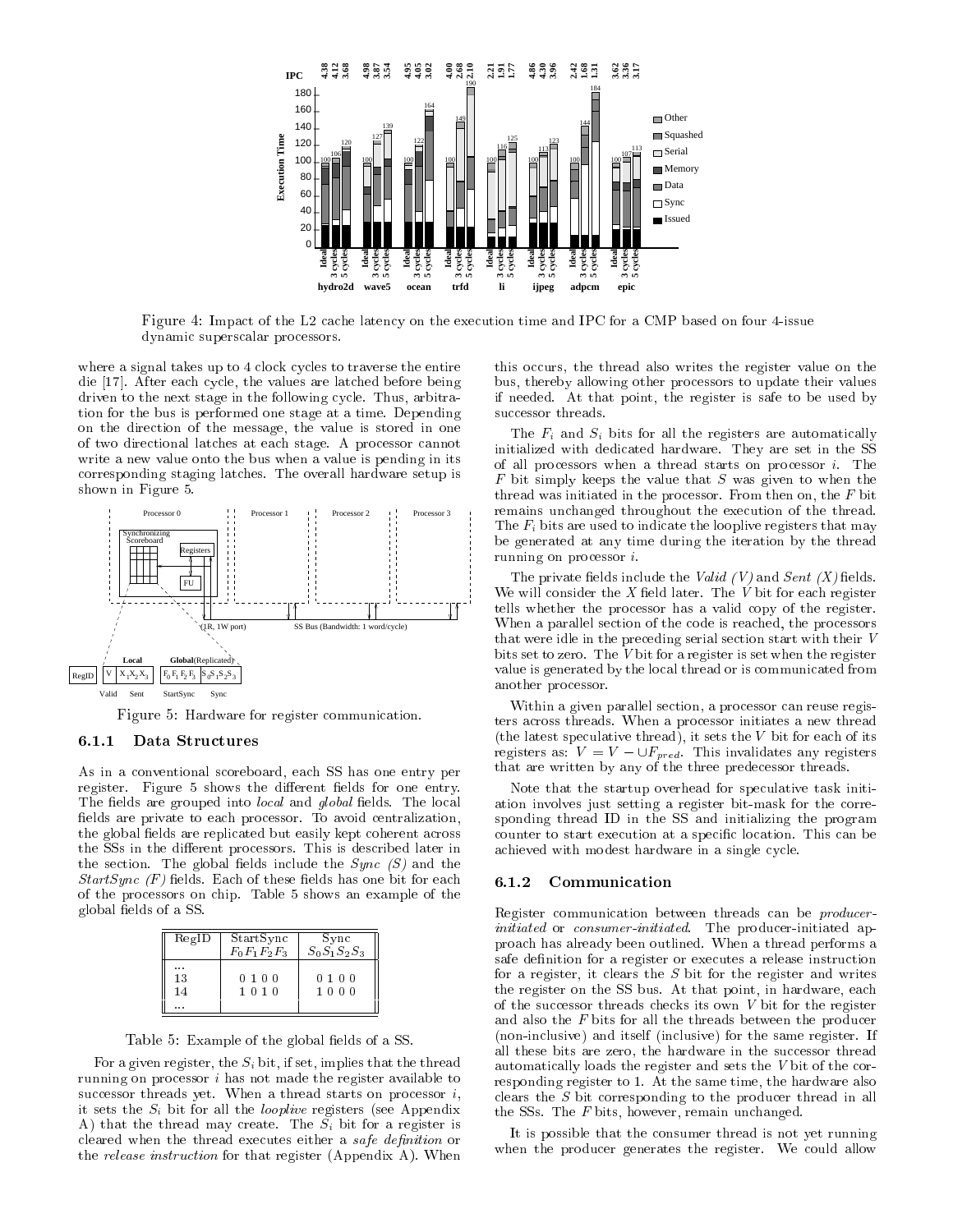the values to be stored by using a buffered communication me
hanism, rather than using a simple broad
ast bus. The buffer would have to potentially hold all the live registers after the last spe
ulative thread until a new thread is initiated on the successor. In addition, this approach would require further hardware support in the form of dupli
ate register sets in each processor to enable recovery from squashes [3]. Alternatively, a global register set may be maintained to store these values  $[20]$ , but at the cost of maintaining an additional entralized stru
ture.

Instead, in our s
heme, we add minimal hardware to also support a consumer-initiated approach, where communication occurs when the consumer needs the register. To support it, the SS has logi that allows a onsumer thread to identify the orresponding produ
er and get the register value from it. The logic works as follows. The consumer thread first he
ks the V bit for the register. If it is set, the register is locally available. Otherwise, the F bit of the immediately preeding thread is he
ked. If it is set, the prede
essor thread is the producer. If the predecessor's  $S$  bit is set, it means that the register has not been produ
ed yet and the onsumer blo
ks. Otherwise, the onsumer gets the register value from the prede
essor. However, if the thread immediately pre
eding the consumer has  $F$  equal to zero, that thread cannot be the producer. In that case, the bit checks are repeated on the next previous thread. This pro
ess is repeated until the non-spe
ulative thread is rea
hed. For example, assume that thread 0 is the non-spe
ulative thread, that threads 1, 2, and 3 are spe
ulative, and that thread 3 tries to read a register. In that ase, the register will be available to thread 3 if:

$$
V_3 + \overline{S}_2(F_2 + \overline{S}_1(F_1 + \overline{S}_0)) \tag{1}
$$

Suppose now, instead, that thread 1 is the non-speculative thread, that threads 2, 3, and 0 are spe
ulative threads, and that the access came from the highest speculative thread, namely 0. In that ase, the register will be available to thread 0 using a similar equation:

$$
V_0 + \overline{S}_3(F_3 + \overline{S}_2(F_2 + \overline{S}_1)) \tag{2}
$$

The accesses to these bits are always masked out with the ThreadMask of Table 4. In examples  $(1)$  and  $(2)$ , the request came from speculative successor 3. Therefore, we have used mask 1111, thereby enabling all bits and omputing the whole expression  $(1)$  or  $(2)$ . Consider a scenario like in  $(2)$ , where thread 1 is non-speculative, except that the access came from thread 3 (speculative successor thread 2). Consequently, we would use  $ThreadMask$  0111 from Table 4. This means that we are examining only 2 predecessors. The function is:

$$
V_3 + \overline{S}_2(F_2 + \overline{S}_1)
$$

Overall, the omplete logi to determine whether a register is available is shown in Figure 6. This logi is added for ea
h register in the pro
essor. If the register is available, the reader thread gets the value from the losest prede
essor whose  $F$  bit is set (the thread should generate the register) and  $S$  bit is clear (the thread has already generated it). If all the bits are lear, the non-spe
ulative thread provides the value. The transfer of the value is initiated by the onsumer thread putting a request on the SS bus to read the register from the appropriate thread. The request and the reply messages can take 1-3 cycles each, depending on the distance between produ
er and onsumer, plus the ontention for the SS bus

Since the S and F bits are decentralized, it is the responsibility of the hardware in each of the processors to automatially update the bits. Sin
e there is a delay in the SS bus, for a short period of time, the bits may be inconsistent across proessors. However, the proto
ol has been designed su
h that there is no effect on the correctness of the overall mechanism. For example, when a produ
er pro
essor writes a register on

the SS bus, the S bit for the produ
er will be reset. During a short period of time, the bit will be 0 in the processors closer to the produ
er while it is still 1 in the pro
essors far away from it. However, when the register value from the produ
er reaches the end processor, the S bit for the producer processor in the end pro
essor is zeroed out.

### 6.1.3 Example

In this section, we give an example of how the SS entries change. Let threads t,  $t + 1$ ,  $t + 2$ , and  $t + 3$  execute on proessors 0, 1, 2, and 3 respe
tively. Assume that all threads, except t, have r3 marked invalid and that thread  $t + 1$  produ
es a live-out value. The SS entry appears as follows. Note that each  $V$  bit is local to a processor and is denoted by the subscript, while the  $F$  and  $S$  bits are global and replicated.

|                         | Processor |            |          |                |         |  |          |
|-------------------------|-----------|------------|----------|----------------|---------|--|----------|
| Thread                  |           |            |          | $t + \cdot$    | $t + 2$ |  | $t+3$    |
| $\operatorname{Status}$ |           |            | non-spec | specl          | spec2   |  | spec3    |
|                         |           |            |          |                |         |  |          |
| 'n                      |           | <b>v</b> 9 | VЗ       | $F_0F_1F_2F_3$ |         |  | 50515253 |
|                         |           |            |          |                |         |  |          |

When thread  $t+1$  updates r3, it clears its S bit and writes the register for its successors to read. This is a producerdriven approa
h. The SS entry looks as follows:

|                | Processor |  |          |                  |         |  |                |
|----------------|-----------|--|----------|------------------|---------|--|----------------|
| Thread         |           |  |          |                  | $t + 2$ |  |                |
| ${\rm Status}$ |           |  | non-spec | $\mathrm{spec}1$ | spec2   |  | spec3          |
| 4.2<br>′∩      |           |  |          | $F_0F_1F_2F_3$   |         |  | $S_0S_1S_2S_3$ |
|                |           |  |          |                  |         |  |                |

Now, assume that t completes and a new thread  $t + 4$  is initiated on processor 0. Note that  $r3$  in processor 0 is stale. At this point, V for processor 0  $(V_0)$  is set according to  $V_0 =$  $V_0 - \bigcup F_{pred}$ . Since  $F_1 = 1$ ,  $V_0$  is set to 0. The scoreboard entry looks as follows:

|        | Processor |     |       |  |                |       |       |                |
|--------|-----------|-----|-------|--|----------------|-------|-------|----------------|
| Thread |           |     |       |  | $t +$          | $t+2$ |       | $t+3$          |
| Status |           |     | spec3 |  | non-spec       |       | specl | spec2          |
| n      |           | ∕ າ | -2    |  | $F_0F_1F_2F_3$ |       |       | $S_0S_1S_2S_3$ |
|        |           |     |       |  |                |       |       |                |

Now, when  $t + 4$  tries to read r3, it checks the register availability logic,  $V_0 + S_3(F_3 + S_2(F_2 + S_1))$ , which evaluates to TRUE, and determines that the value is available from the non-speculative thread  $t + 1$ . At that point, it puts a request on the SS bus. This is a onsumer-driven approa
h. Finally, when processor 1 supplies the value to the bus, processor 0 reads register r3.

#### 6.1.4 The Last Copy Problem

When the last speculative thread updates a looplive register, it has no successors to which it can send the value. As a result, any future consumer threads will have to explicitly request it. Also, re
all that when a new thread is initiated, it invalidates any lo
al register that a prede
essor may produ
e. Under these conditions, a situation may occur where all the copies of a given register on hip are about to be
ome invalid. We all this the last opy problem.

The last opy problem is illustrated in Figure 7. In the example, register  $r3$  is live across all threads. Each thread reads r3 before writing it. Therefore, any thread will invalidate its local copy of  $r3$  on initiation. In Figure 7-(a), the last speculative thread (thread 3) updates  $r3$  and no other thread onsumes it. Some time later, threads 0, 1, and 2 have finished; threads 4, 5, and 6 have started in their place; and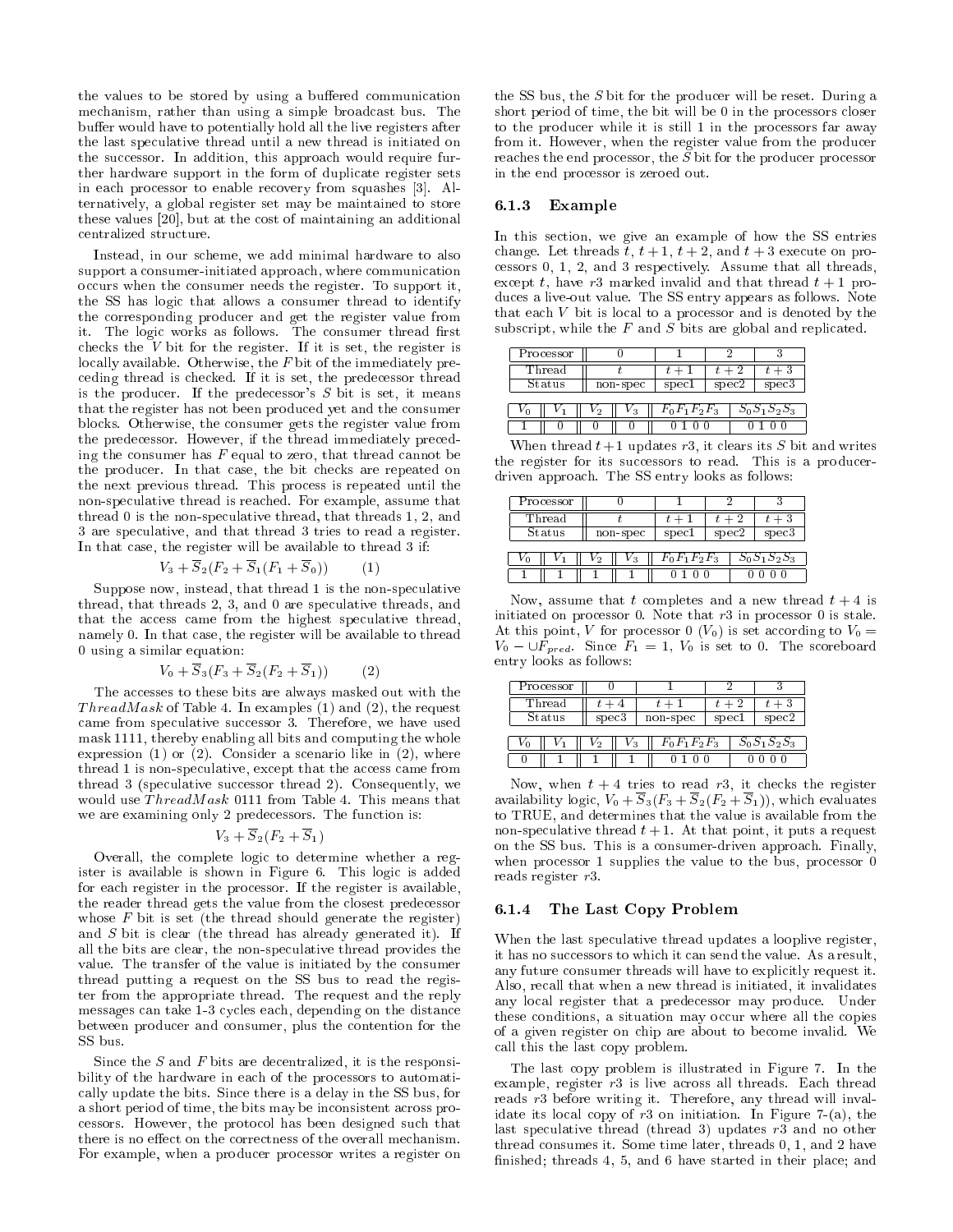

Figure 6: Logi to he
k register availability.



Figure 7: The last opy problem. The arrow points to the urrently-exe
uting instru
tions.

thread 3 has acquired non-speculative status and is about to finish (Figure  $7-(b)$ ). If we now spawn thread  $7$  on the rightmost processor, we face the last copy problem:  $r3$  will be lost. This is because thread 4 has not read  $r3$  yet, while thread  $7$ will clear its valid bit for  $r3$  upon initialization.

The last copy problem will not occur if we use a communication mechanism that buffers live-out values to percolate to the new threads, or when there is a entralized global register set that maintains live-out values. For instan
e, the Multiscalar processor  $[22]$  uses the first approach. A ring structure is used to forward register values. All values move from one thread to another in the ring and are buffered after the last speculative thread until they can be forwarded further. The forwarding can proceed once the non-speculative thread is ompleted and a new thread initiated on it. Sin
e this is a fully producer driven approach, registers must be backed up in case the consumer thread is squashed. Thus, each processor maintains two copies of the register file: one to maintain the past values and the other to store the present values. Forwarded opies from prede
essors are held by the past register set, while the new ones created by the thread are held in the present set. In addition, to restore the state, up to 6 different register masks are maintained in each processor [3]. This is in ontrast to our s
heme, whi
h supports both a produ
erand a onsumer-driven approa
h, thereby simplifying re
overy from squashes. Squashed threads that are restarted simply re-request the register values from the appropriate produ
er.

The Trace processor [20] avoids the last-copy problem by keeping a entralized global register set that is visible to all pro
essors. This is in addition to the lo
al register set in

ea
h pro
essor. Live-out register values are sent to the global registers, from where any processor can read them.

In both of the above approaches, the architecture must provide significant hardware support for speculation. Unfortunately, all these resour
es remain unutilized when running appli
ations that do not need spe
ulative parallelization.

Our SS design an be enhan
ed with simple hardware support to over
ome the lastopy problem. The idea is for ea
h thread to remember whi
h of the other 3 threads it has forwarded the register to. This includes both producer- and onsumer-initiated transa
tions. Consequently, ea
h pro
essor has 3 private bits per register called the Sent  $(X)$  bits. They are set if the register has been sent to the orresponding thread. These bits are used as follows. Before we retire a non-speculative thread, we will use the Sent bits to ensure that no lastopies of registers are going to be lost. For any su
h lastopy, the thread will simply write it on the SS bus, so that spe
ulative threads read it.

The logic used by the non-speculative thread to identify last opies is as follows. Assume that pro
essor 0 performs the check. For each of the looplive registers (those with the  $F_0$  bit set) that it produces, the register needs to be written on the SS bus if  $X_1(F_1+X_2(F_2+X_3))$  evaluates to FALSE. The idea is to check if the looplive value has reached up to the thread that kills the value. If  $F_i$  is set, then that thread kills the value. The logic is replicated for each register as in the ase of register availability. At thread retire time, ea
h register can be checked in parallel for last-copy status. Finally, when a new thread is initiated on a processor, the remaining pro
essors lear the orresponding <sup>X</sup> bit, thereby noting that the value is yet to be sent to the new thread.

# 6.2 Complexity of the SS

To understand the ost of the SS me
hanism, we examine its area and its potential impact on the processor's cycle time. To estimate the area, we need to consider first the logic to check for register availability and last-copy status (Sections 6.1.2) and 6.1.4). The AND-OR logic, which is traditionally implemented as a arry-propagate-kill fun
tion, and the extra gates to selectively mask out some of the  $S$ ,  $F$ , and  $X$  bits require only a few gates. Replicating this logic for each register implies an extra overhead of only a few hundreds of gates even for a pro
essor with a large number of registers.

In addition, the register file in each processor needs some extra space to store the  $V$ ,  $X$ ,  $F$ , and  $S$  bits. The number of extra bits per register is  $3n$ , where n is the number of pro
essors on hip (Figure 5). For a 4-pro
essor CMP with 64-bit registers, this works to around 12% storage overhead.

Finally, we need to include a SS bus in the chip. Overall, however, we feel that these are modest hardware requirements when compared to replicating the register sets in each processor  $[3]$  or using a centralized global register file  $[20]$ .

As for the impact on cycle time, if we refer to equation (1) in Se
tion 6.1.2, it may seem that, in the worstase s
enario where all the bits have to be considered, the delay incurred by the SS logic increases quickly with the number of processors in the CMP. However, by using a binary-tree approa
h, the logi can be implemented using only  $\log_2 n$  levels of gates, where n is the number of pro
essors in the CMP. Consequently, this circuitry is shallow and unlikely to affect the cycle time. Furthermore, the SS bus is implemented with staging buffers. By pipelining the bus in this manner, we likely eliminate any adverse impact on the processor cycle time.

Finally, we note that the omplexity that we add to the register files is modest: we add only one read and one write port to ea
h register le.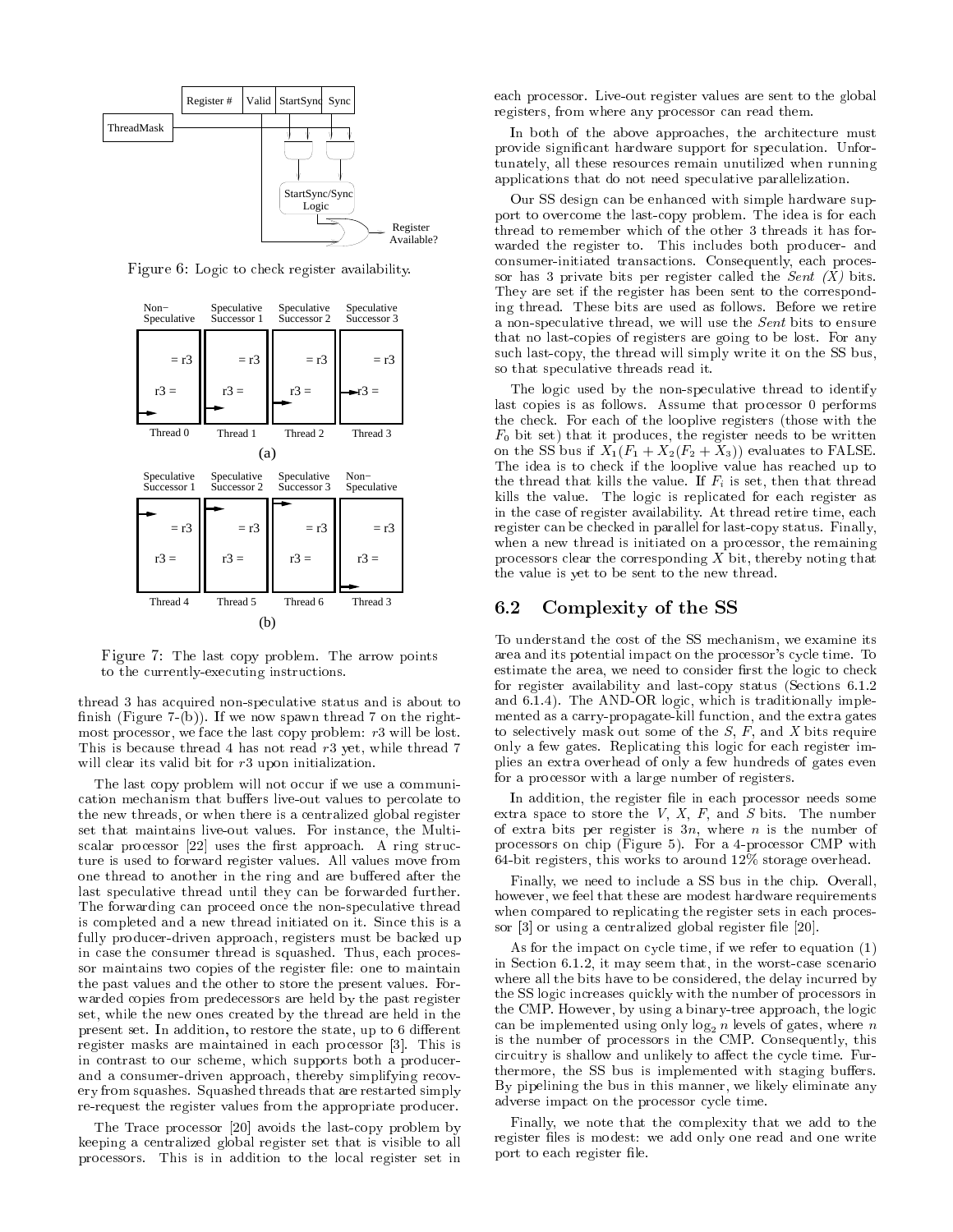# 6.3 Evaluating the SS Performan
e

We now evaluate a CMP augmented with our SS and compare its performance to the *Ideal* environment of Section 5. Recall that, in *Ideal*, there is no communication latency: any produ
er update is visible to the onsumer instantaneously. Figure 8 shows the execution time of the eight applications on a CMP with four 4-issue pro
essors under our SS hardware and under *Ideal*. The execution time is normalized to *Ideal*. In our simulations, we assume a SS bus with a high bandwidth (5 words per cycle), so that we can factor out the effect of ontention. We will redu
e the bandwidth later. Registers are 1-word wide. Re
all that the request and reply messages in the SS can take 1-3 cycles each.



Figure 8: Performan
e of a CMP with four 4-issue pro
essors under our SS hardware and under Ideal.

The figure shows that, for all the applications, the performance of SS is very close to that of Ideal. The SS introduces very little overhead. This figure should be compared to Figure 4, whi
h ompared Ideal to CMPs where all ommuni cation occurred via the L2 cache. That figure showed that communication via the L2 cache slows down the applications by an average of  $23\%$  (for a 3-cycle one-way access to the L2 cache) and  $45\%$  (for a 5-cycle access). These results, therefore, indicate that fast communication is very beneficial.

The fact that there is a 3-cycle latency between processors that are located far apart does not seem to affect the performan
e mu
h. This may suggest that, most of the time, the producer and consumer threads are in adjacent processors of the CMP. This would be consistent with [6], which indi
ated that, in 70-80% of the ases, the register values are consumed by the immediate successor thread. Another factor that helps reduce the effect of latency is the support for produ
er-initiated ommuni
ation. It avoids unne
essary delay when the consumer finally needs the value. Finally, register ommuni
ation is also faster be
ause it needs fewer instru
tions than memory ommuni
ation.

We now hange the bandwidth of the SS bus to determine its impa
t on performan
e. Figure 9 shows the exe
ution time of the appli
ations for values of bus bandwidth ranging from 1 word per cycle to infinite bandwidth. For each application, the exe
ution time is normalized to the time taken when the bandwidth is 1 word per cycle. From the figure, we can see that there is little performan
e gain in in
reasing the bandwidth of the SS bus beyond one word per cycle. In fact, an environment with infinite bandwidth is less than  $5\%$  faster. Consequently, we suggest a bus bandwidth no higher than 1 register per cycle.

Overall, we conclude that support for fast communication is quite beneficial for CMPs with wide-issue dynamic superscalars. In addition, we have shown that this support can be provided at the register level with modest hardware require-



figure 9: Impact to the bandwidth of the bandwidth of the bandwidth of the bandwidth of the bandwidth of the bandwidth of the bandwidth of the bandwidth of the bandwidth of the bandwidth of the bandwidth of the bandwidth o SS bus on the execution time.

ments.

# 7 Con
lusions

Chip-multipro
essor ar
hite
tures (CMP) are a promising design alternative to exploit the ever-increasing number of transistors that can be put on a die. Since CMPs must also handle applications that are difficult to parallelize, much effort has gone into providing support for speculative parallelization. For spe
ulative CMPs that are based on high-issue dynamic superscalar processors, communication latency is one riti
al fa
tor in de
iding performan
e. We have shown that relying only on a plain memory subsystem for communication between pro
essors degrades the performan
e and that hardware support for fast ommuni
ation is required. We also proposed a hardware s
heme that enables a CMP to perform ommuni
ation and syn
hronization at the register level. The hardware support is modest, yet effective enough to allow the applications to deliver near ideal performance.

# Referen
es

- [1] M. Berry et al. The Perfect Club Benchmarks. International Journal of Supercomputer Applications, 3(3):5-40, 1989.
- W. Blume, R. Doallo, R. Eigenmann, J. Grout, J. Hoe- $\lceil 2 \rceil$ flinger, T. Lawrence, J. Lee, D. Padua, Y. Paek, B. Pottenger, L. Rau
hwerger, and P. Tu. Parallel Programming with Polaris. IEEE  $Computer$ , 29(12):78-82, December 1996.
- [3] S. Breach, T. N. Vijaykumar, and G. Sohi. The Anatomy of the Register File in a Multiscalar Processor. In 27th International Symposium on Microarchitecture (MICRO-27), pages 181-190, December 1994.
- [4] P. Dubey, K. O'Brien, K. O'Brien, and C. Barton. Single-Program Speculative Multithreading (SPSM) Architecture: Compiler-Assisted Fine-Grained Multithreading. In Proceedings of the IFIP WG 10.3 Working Conference on Parallel Architectures and Compilation Techniques, PACT '95, pages 109-121, June 1995.
- [5] M. Fillo, S. Keckler, W. Dally, N. Carter, A. Chang, Y. Gurevich, and W. Lee. The M-Machine Multicomputer. In 28th International Symposium on Computer Microarchitecture (MICRO-28), pages 146-156, November 1995.
- M. Franklin and G. Sohi. Register Traffic Analysis for Streamlining Inter-Operation Communi
ation in Fine-Grain Parallel Processors. In 25th International Sumposium on Microarchi-Pro
essors. In 25th International Symposium on Mi
roar
hi $tecture (MICRO-25)$ , pages 236–245, December 1992.